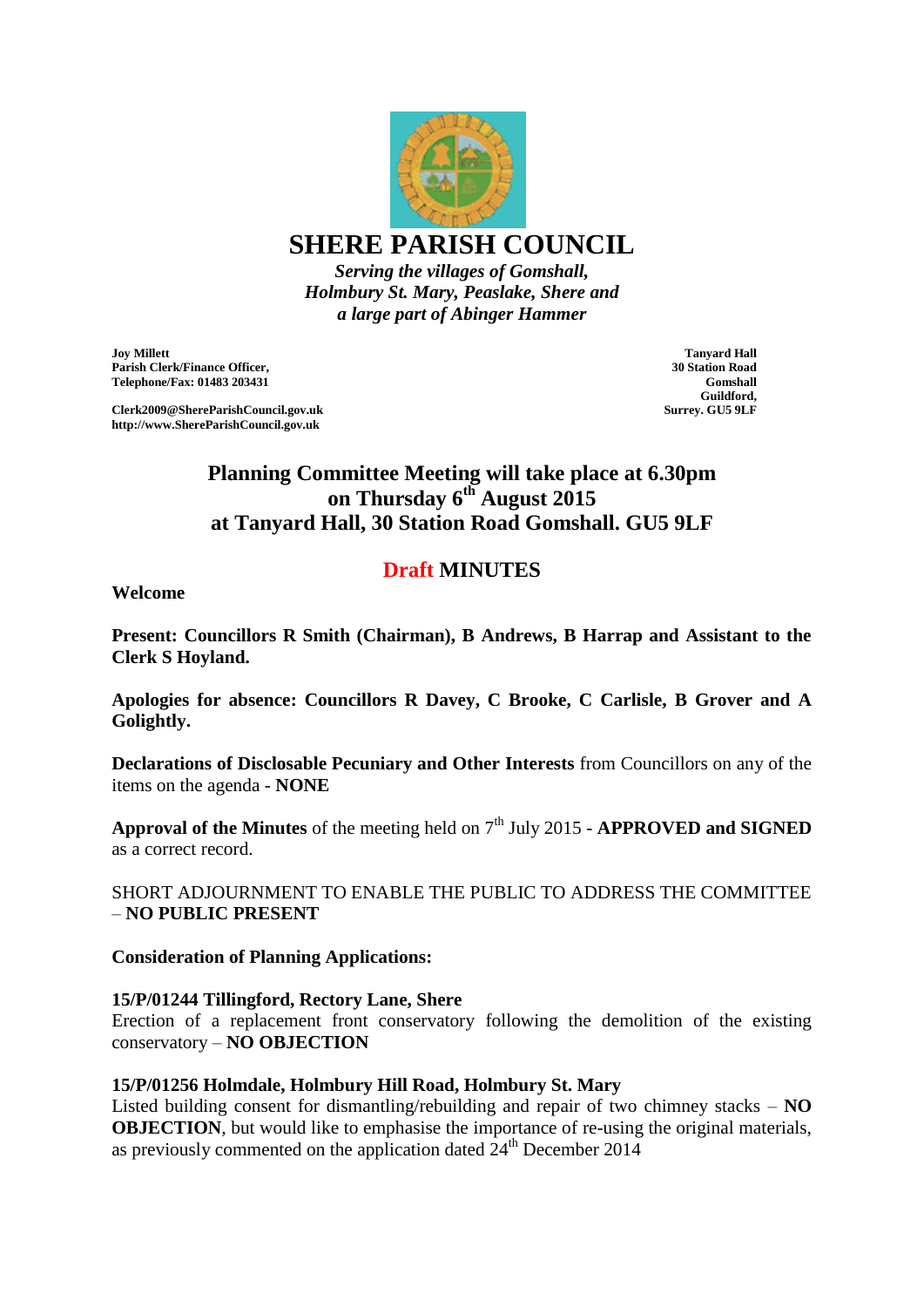### **15/P/01118 Holmdale, Holmbury Hill Road, Holmbury St. Mary**

Replace an existing summer house, open store, tractor store and chicken shed with like for like - **NO OBJECTION**

#### **15/P/01309 Anchor Cottage, Goose Green, Gomshall**

Part two storey, part single storey extensions, alteration and raising of the roof over existing two storey side extension, conversion of the roof space to habitable accommodation including roof lights to the front, side and rear elevations and bay window extension and front porch to front elevation - **NO OBJECTION**

#### **15/P/01340 Applegarth, Sutton Place, Abinger Hammer**

Single storey side extension and addition of first floor dormer window following demolition of existing single storey side element - **NO OBJECTION**

#### **15/P/01344 Downs View, Goose Green, Gomshall**

Erection of a detached garage, infill of porch on front elevation, addition of a dormer window to the rear elevation following infill of existing balcony and conversion of existing garage to habitable accommodation - **NO OBJECTION**

**Consideration of Applications received after the agenda had been printed** – details available at the meeting.

#### **15/P/01385 Bentley Copse Scout Camp Site, Hound House Road, Shere**

The proposed change of use of the toilet block (approved under application  $10/P/1402$  on  $16<sup>th</sup>$ July 2010) to a new site office and shop facility - **NO OBJECTION**

**Consideration of Tree Applications** including those received after the agenda had been printed – details available at the meeting - **NONE**

#### **Planning Inspectorate Appeal Decisions:**

#### **14/P/01157 Ringwood Cottage, HOLMBURY HILL ROAD, HOLMBURY ST MARY** Division of Ringwood Cottage into two dwellings, with extension to form new third dwelling and fourth new dwelling in grounds (additional information received 19/08/2014) – **DISMISSED**

## **14/P/02134 Ringwood Cottage, HOLMBURY HILL ROAD, HOLMBURY ST MARY**

Proposed division of existing dwelling into two dwellings. Erection of side extension to provide parking and garages with accommodation over. Fenestration alterations to front and rear elevation **- DISMISSED**

#### **14/P/02145 Piglets Catering, Pursers Lane, Peaslake**

Erection of one pair of semi-detached dwellings, one detached dwelling and associated car parking following demolition of existing building (Scheme 1) – **APPEAL LODGED**

**Local Plan update - NONE**